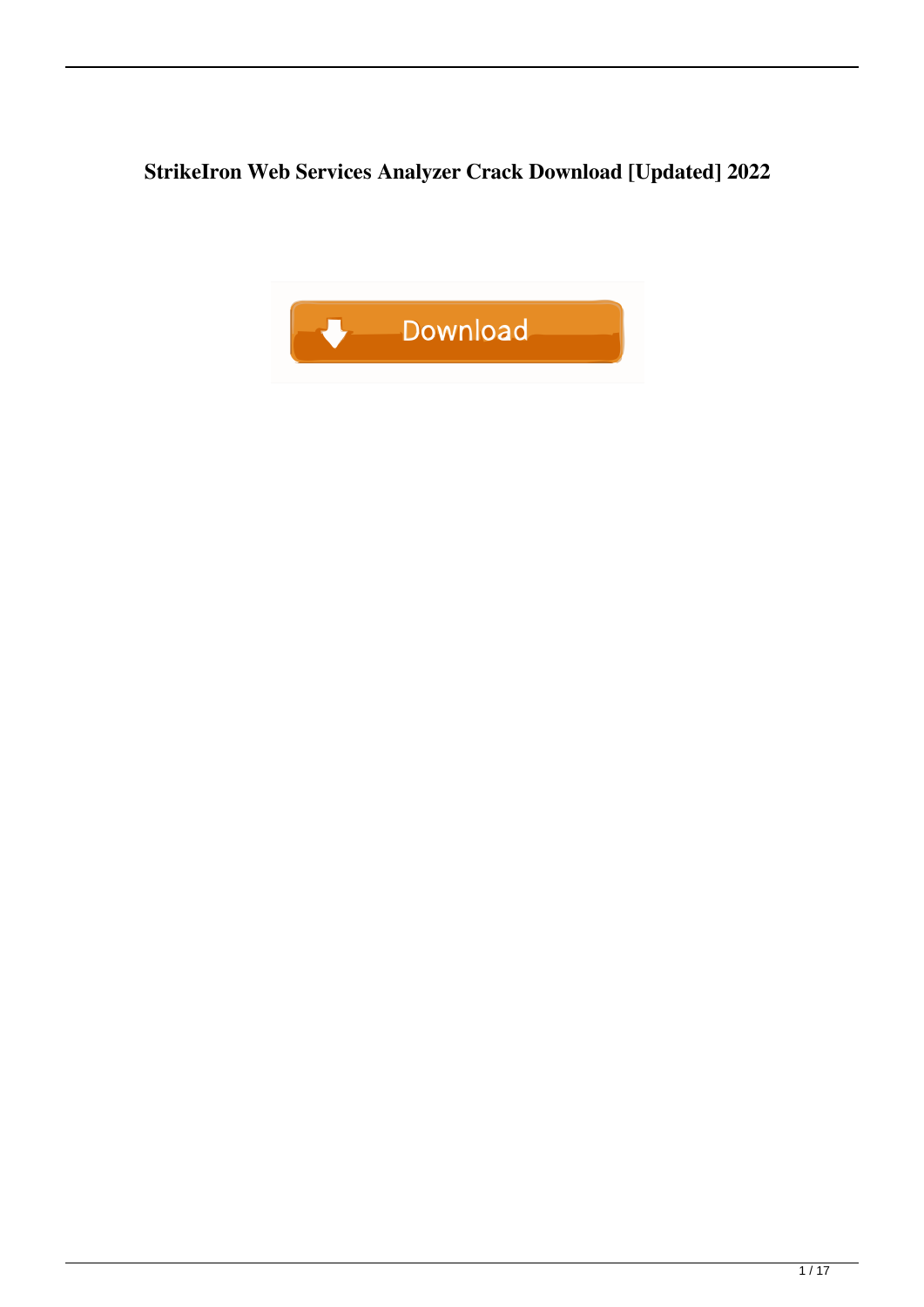Conduct a detailed Web Services analysis using intuitive graphics, concise text, and friendly wizards and drop-down menus. Web Services Web services are a cornerstone of the Web. Web Services, Web Servers, Web Services, XML, XML Web Services, Web Services RAD Studio is a cross-platform development suite built for C, C++, Delphi, VB, and the Microsoft.NET Framework. The integrated development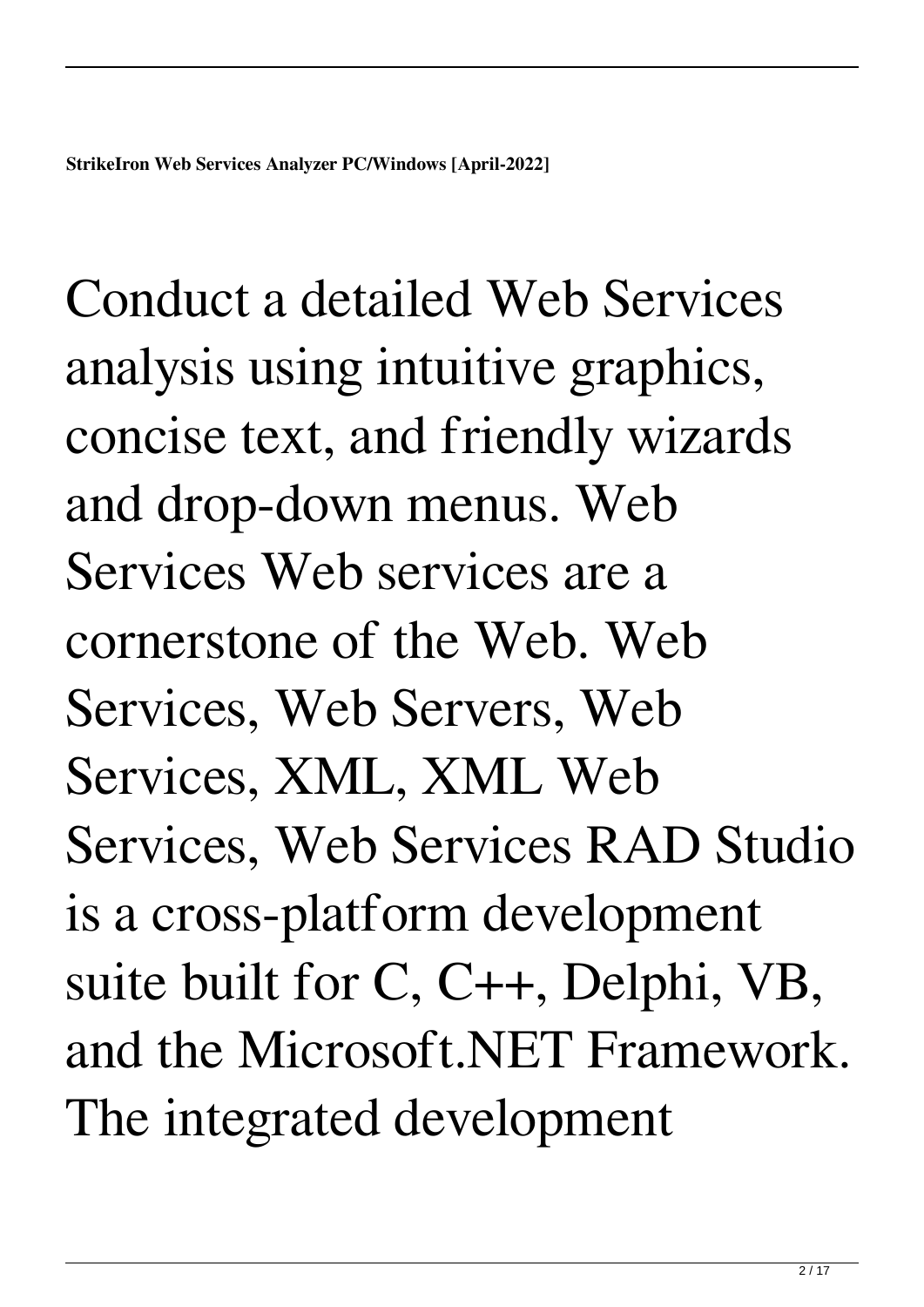## environment contains an integrated debugger, project manager, sourcecode editor, and rich graphical designer. Many of the GUI components were developed by Borland to complement Delphi. Borland's industry-standard Pascal dialect and integrated development environment quickly lead Delphi to dominance in the Delphi

programming environment, though RAD Studio has a strong industry backing and there are significant numbers of third-party tools available for use with RAD Studio.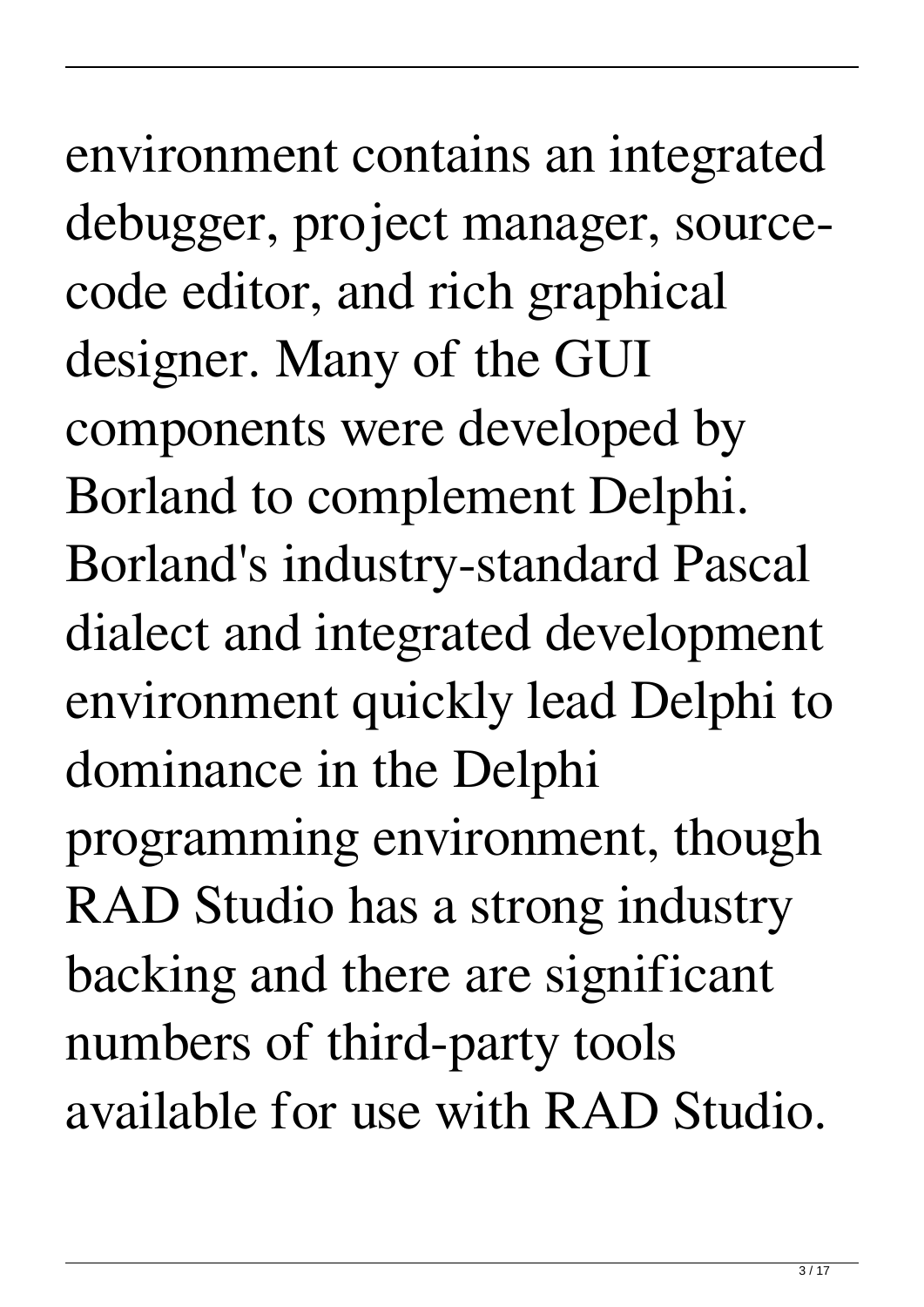RAD Studio is often referred to as Rapid Application Development Studio (RAD). The software includes many tools designed for rapid application development, such as code editors, components, wizards, etc. With the help of RAD Studio, programmers can develop high-quality application prototypes in very little time, and use the application quickly, with no or little programming. RAD Studio Applications RAD Studio contains tools to create all kinds of applications, including desktop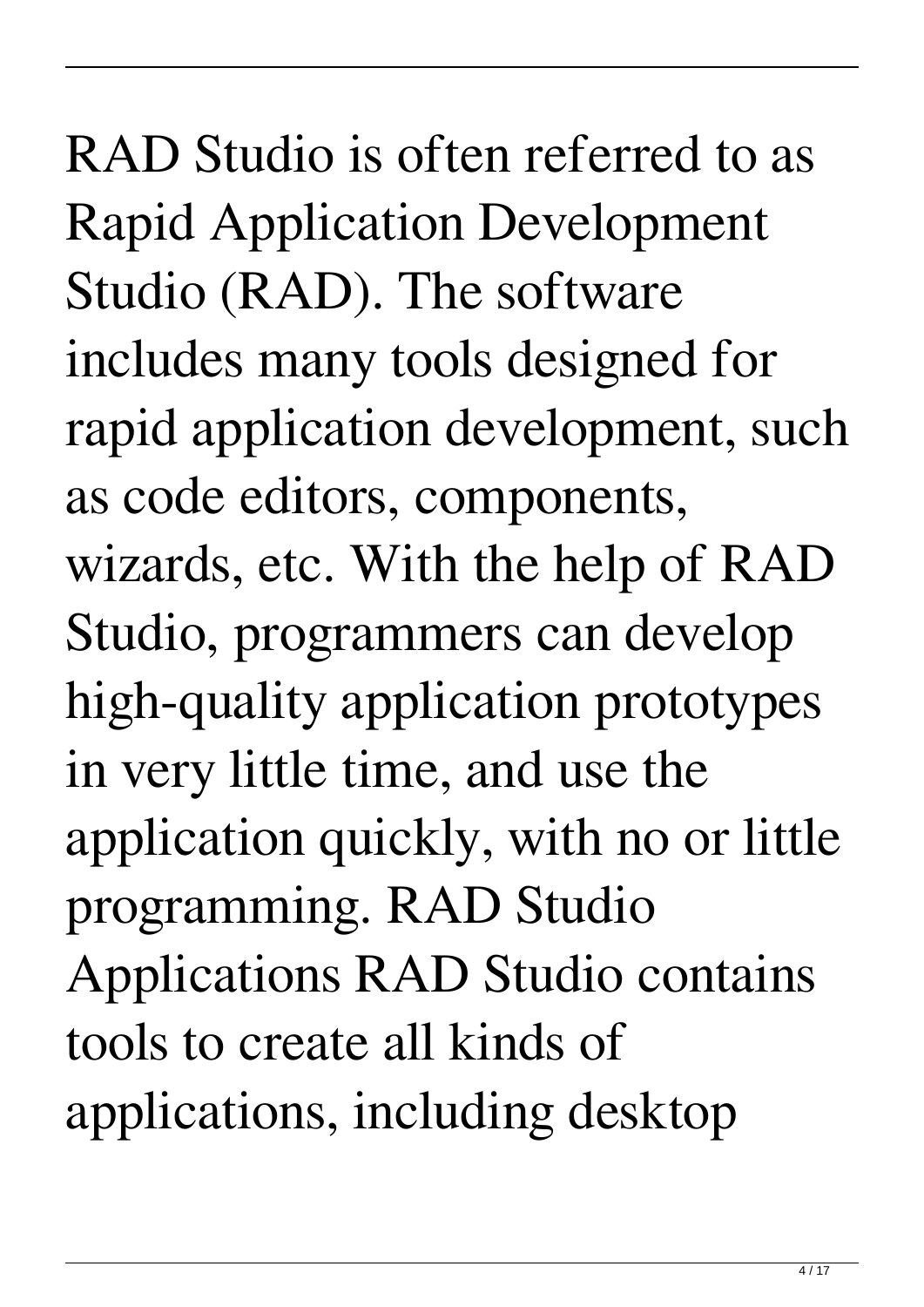applications, browser-based applications, and Windows Forms applications. It also contains tools for developing both single- and multi-tier enterprise-based applications. RAD Studio Applications Features: The RAD Studio IDE provides a large set of tools and an integrated development environment that make it easy to build complete multi-tier applications, either using a traditional or modern objectoriented programming approach. Integrated tools include an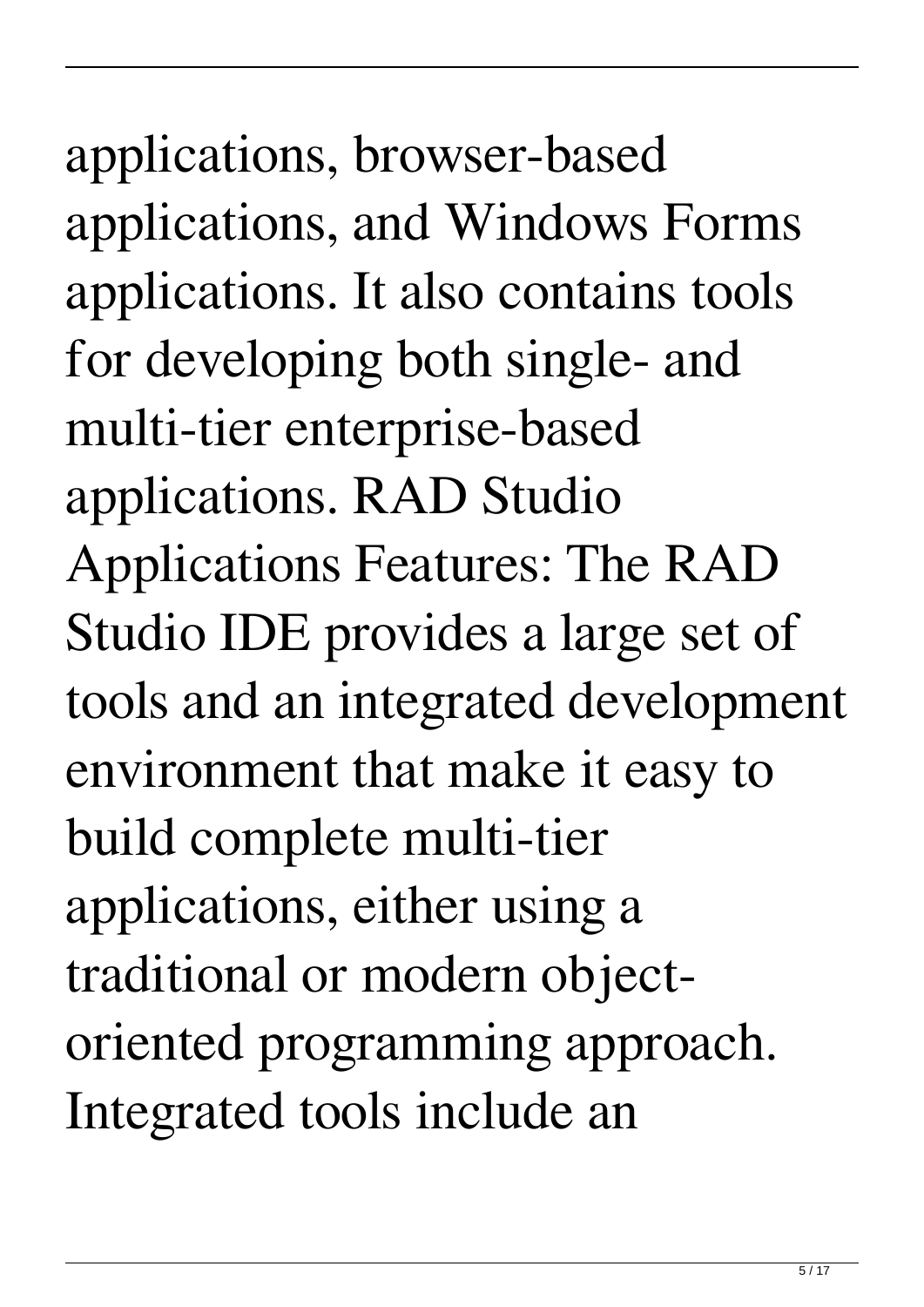integrated component library, an integrated project manager, an integrated debugger, and a graphical designer. The RAD Studio IDE also supports the creation of single- and multi-tier database applications, including those that use Microsoft.NET Framework Common Language Runtime (CLR) technology. Version 9.0 RAD Studio Integration Among the RAD Studio suite of products is the Plugin SDK, which provides lowlevel programming interfaces to, among other things, the Office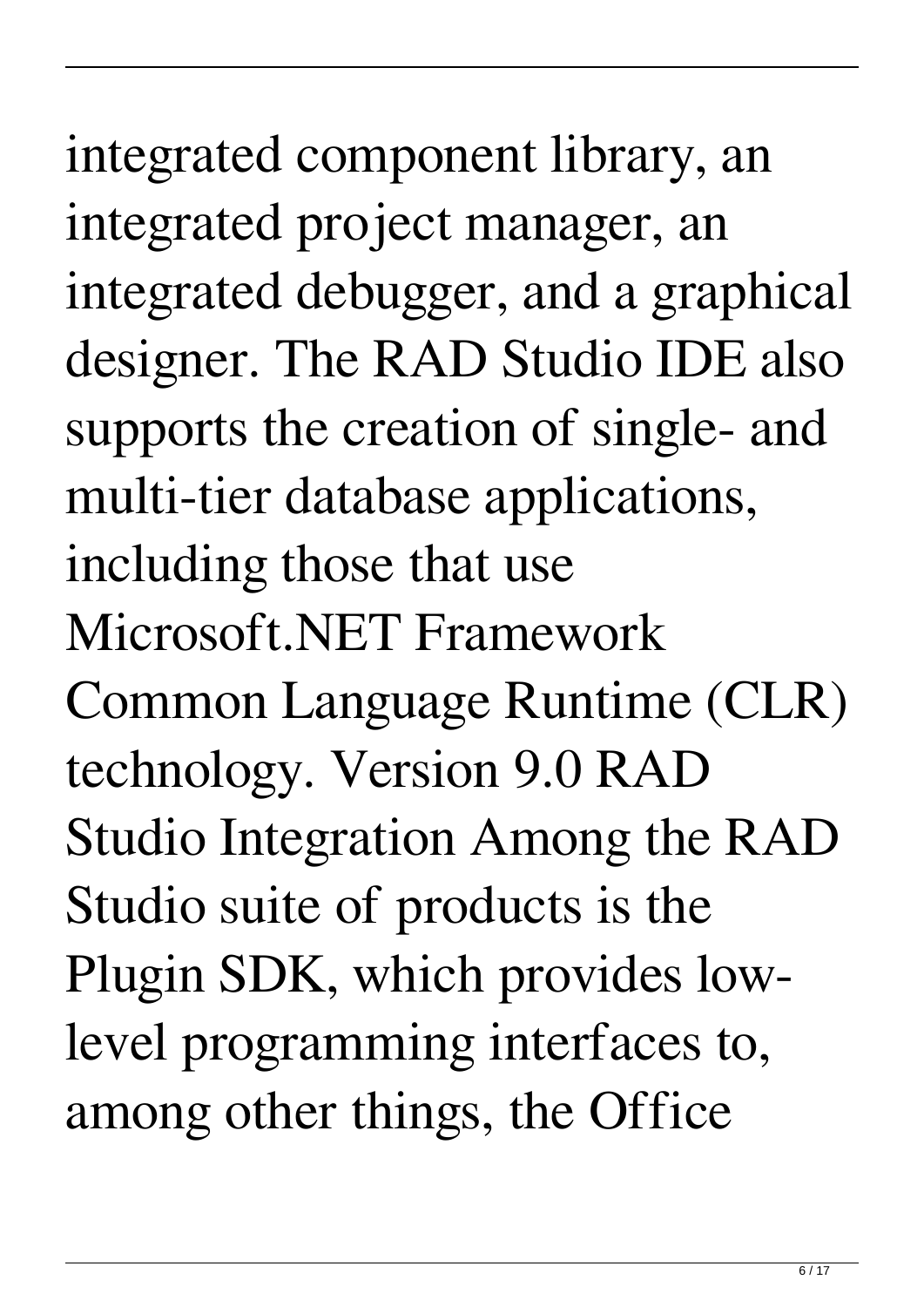document object model. This allows RAD Studio developers to create Office-compatible editors, viewers, and other components. Additionally, RAD Studio contains three distinct model-view-controller (MVC) programming frameworks, called Multi-View Control (MVC), Model-View-Presenter (MVP), and View-Model-Present

**StrikeIron Web Services Analyzer Crack+ Download**

You can use the StrikeIron Web Services Analyzer to quickly and easily discover, understand and use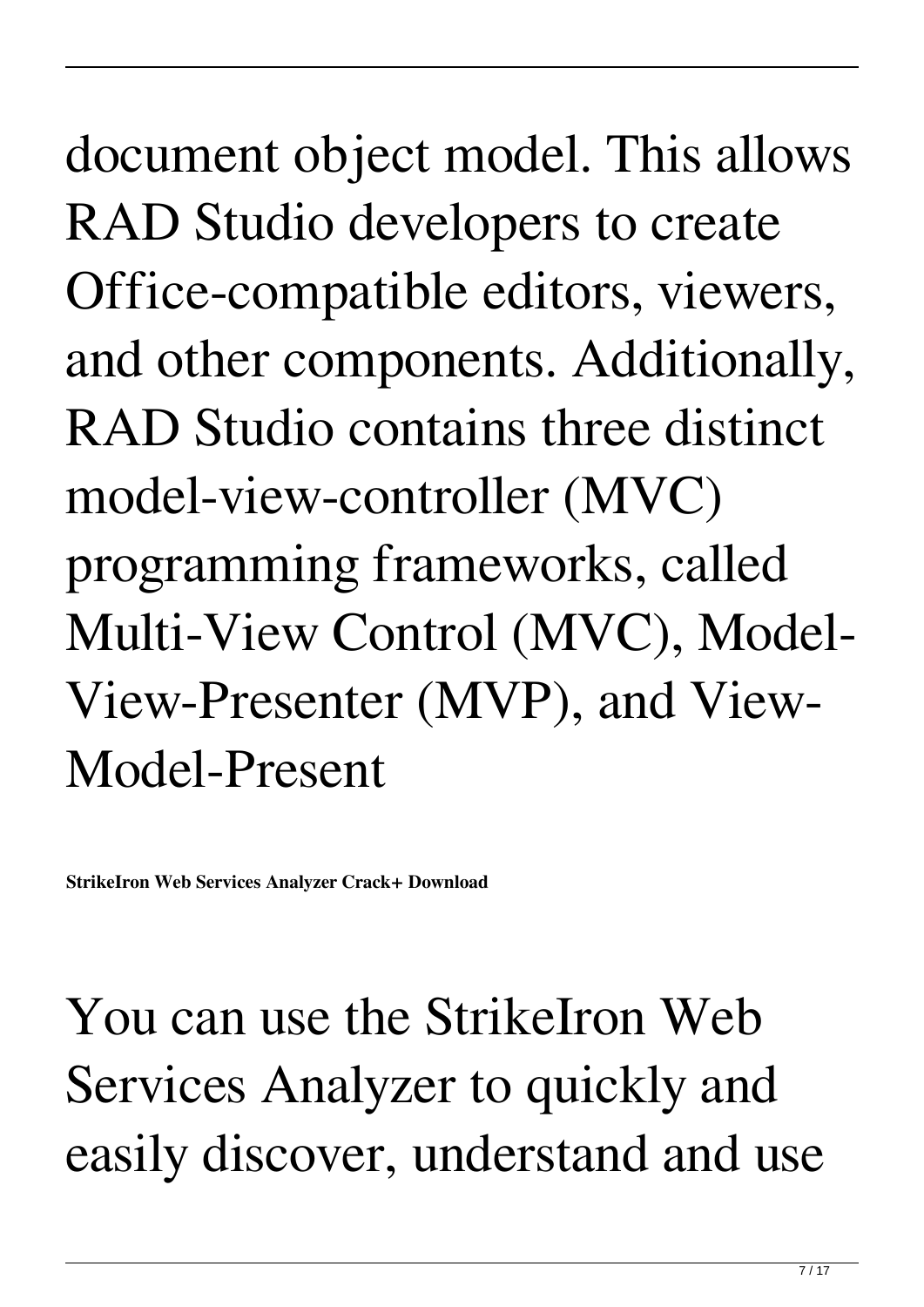Web services located on internal or external directories. StrikeIron Web Services Analyzer Features: • \* Quickly and easily discover, understand and use XML Web services located on internal or external directories with one mouse click • \* XML-based Web services are now fully supported • \* Supports both http and https protocols • \* Quickly and easily discover, understand and use all different types of Web service - SOAP, REST, RSS • \* Supports all WSDL versions (including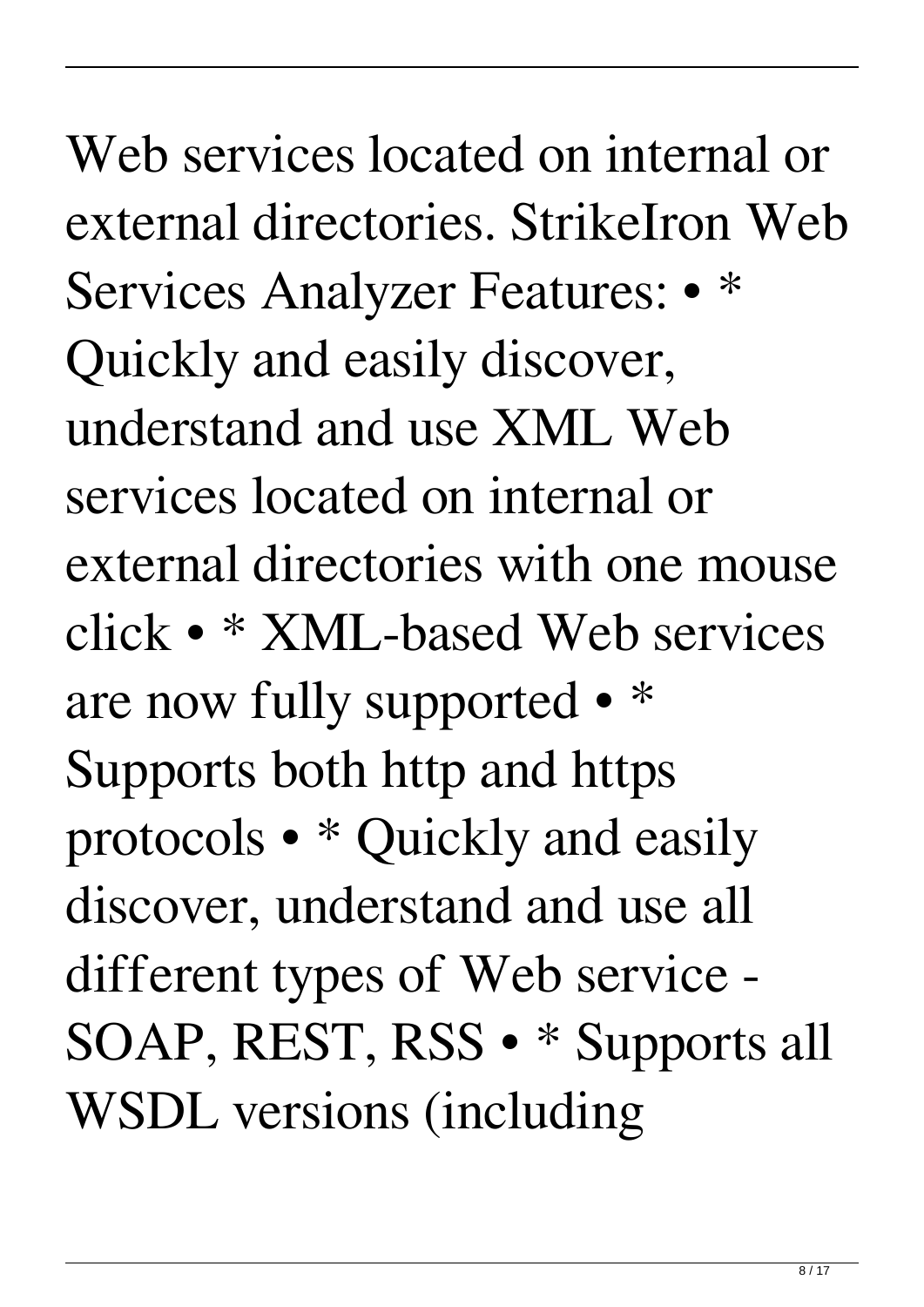wsimport and soapUI) • \* Presently supports service documents stored on internal and external directories • \* Analyzes Web services with no changes to the original XML and allows one to simply modify the parameters of the service and get an instant response • \* Analyzes the response returned from the Web service and provides detailed analysis of the response • \* Immediate results as we perform the analysis as the mouse moves across the page • \* Provides a quick response to the request with the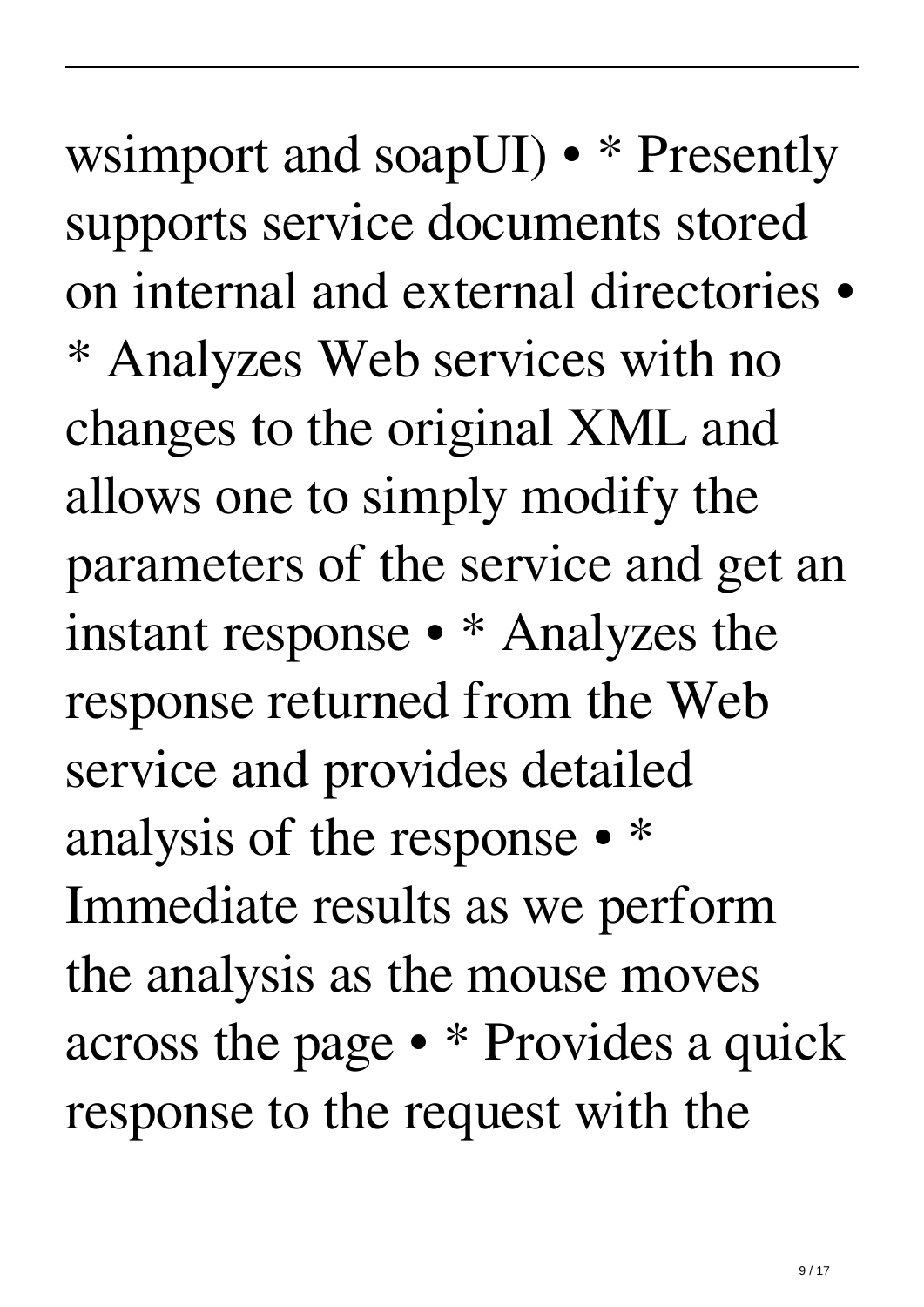evaluation of the request made.  $\bullet$ Offers easy troubleshooting and understanding of the Web service • \* Provides a quick response to the request with the evaluation of the request made. • \* Provides a quick response to the request with the evaluation of the request made. • \* Provides a quick response to the request with the evaluation of the request made. • \* Provides a quick response to the request with the evaluation of the request made. • \* Provides a quick response to the request with the evaluation of the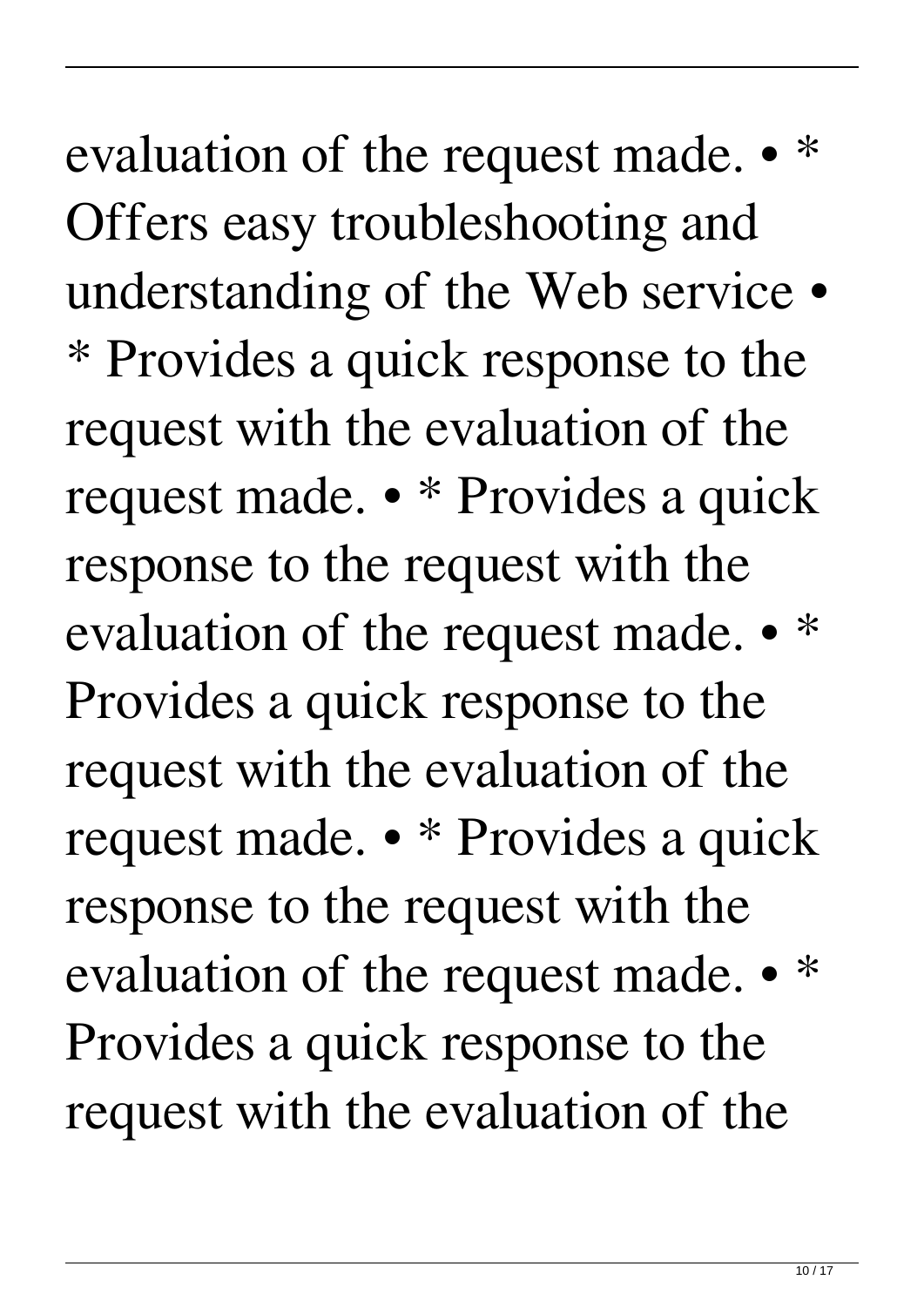request made. • \* Provides a quick response to the request with the evaluation of the request made. • \* Provides a quick response to the request with the evaluation of the request made. • \* Provides a quick response to the request with the evaluation of the request made. • \* Provides a quick response to the 77a5ca646e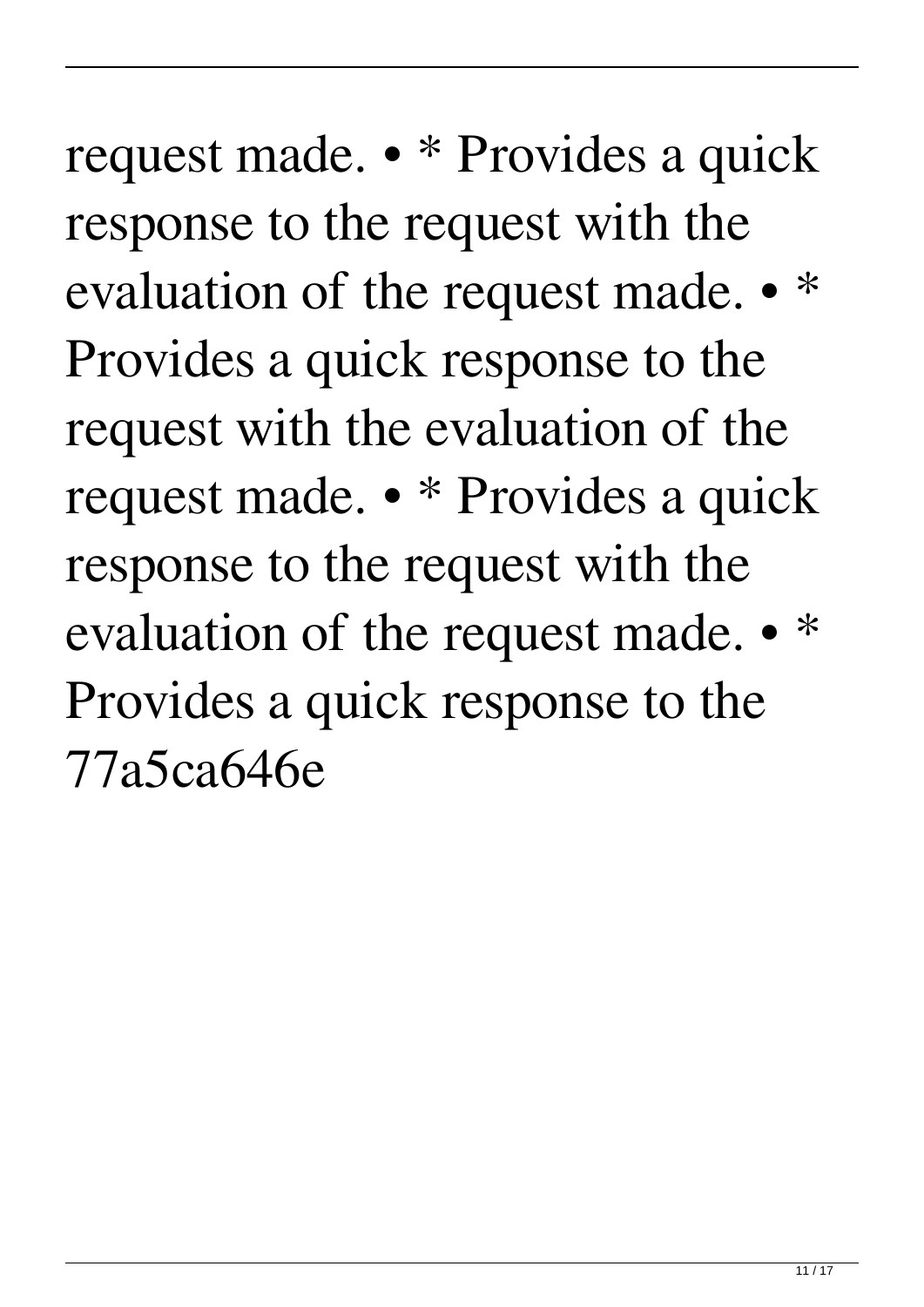**StrikeIron Web Services Analyzer Crack + Keygen (Latest)**

 Â Â StrikeIron Web Services Analyzer is a simple yet powerful tool that allows anyone to quickly and easily discover, understand and use XML-based Web service located on internal or external directories – with one mouse click  $\hat{A}$   $\hat{A}$   $\hat{A}$   $\hat{A}$   $\hat{A}$   $\hat{A}$   $\hat{A}$   $\hat{A}$   $\hat{A}$   $\hat{A}$   $\hat{A}$   $\hat{A}$   $\hat{A}$   $\hat{A}$  $\hat{A}$   $\hat{A}$   $\hat{A}$   $\hat{A}$   $\hat{A}$   $\hat{A}$   $\hat{A}$   $\hat{A}$   $\hat{A}$   $\hat{A}$   $\hat{A}$   $\hat{A}$   $\hat{A}$   $\hat{A}$  $\hat{A}$   $\hat{A}$   $\hat{A}$   $\hat{A}$   $\hat{A}$   $\hat{A}$   $\hat{A}$   $\hat{A}$   $\hat{A}$   $\hat{A}$   $\hat{A}$   $\hat{A}$   $\hat{A}$   $\hat{A}$  $\hat{A}$   $\hat{A}$   $\hat{A}$   $\hat{A}$   $\hat{A}$  1. Tested on Windows 10 2. NOTE: Do not leave any Synchronize messages running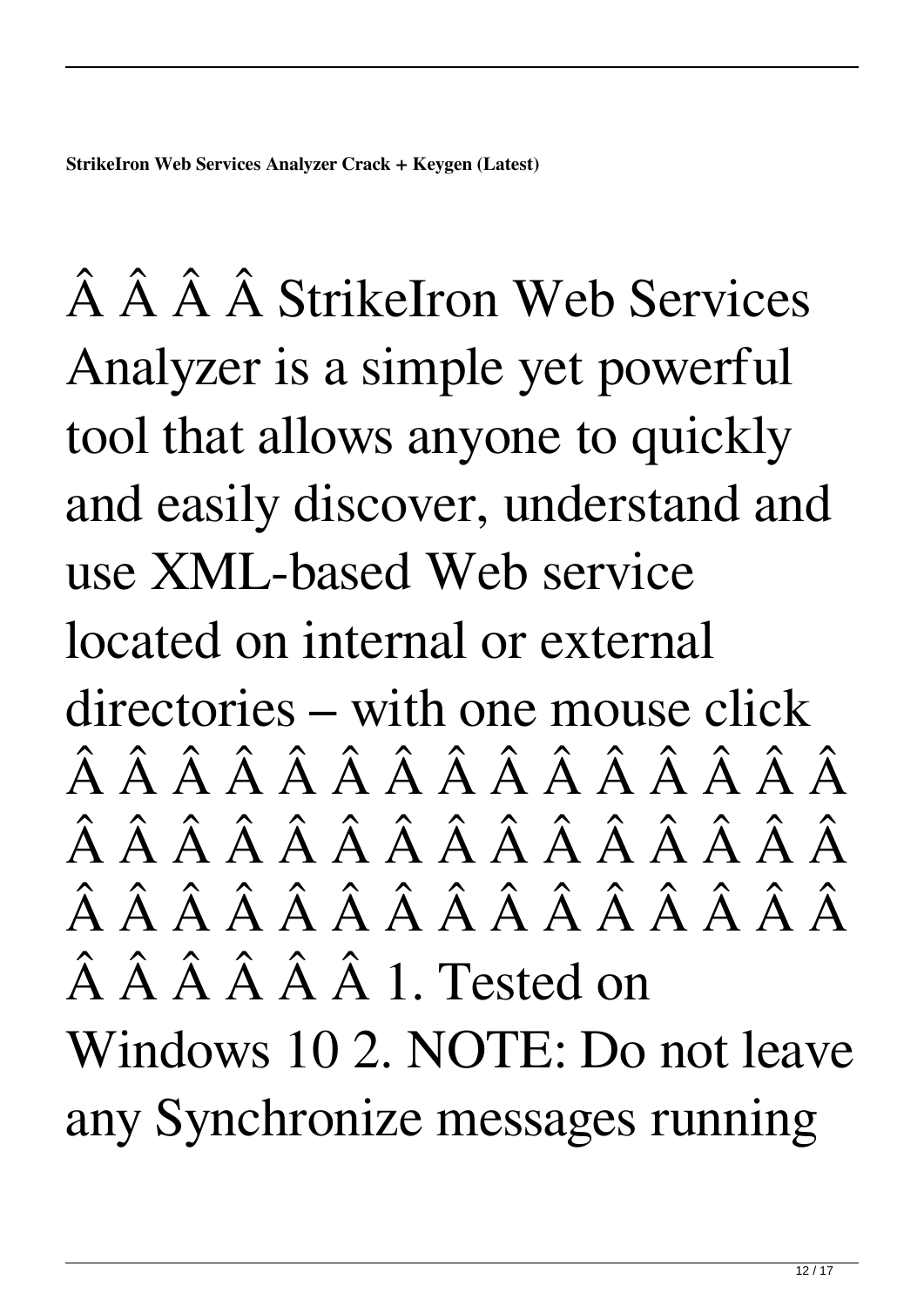as it will stop or minimize the StrikeIron Web Services Analyzer. 3. You can select "Do not save" to save all data to the computer, but to load data in the next run you will need to re-open the application. Structure and Guidelines Structure File explorer is used to explore the data of a given folder or Web service. Categories on the left show the available categories of data. By default, the category Type and Status are used, but you can change them as well. All data from selected folder or Web service can be loaded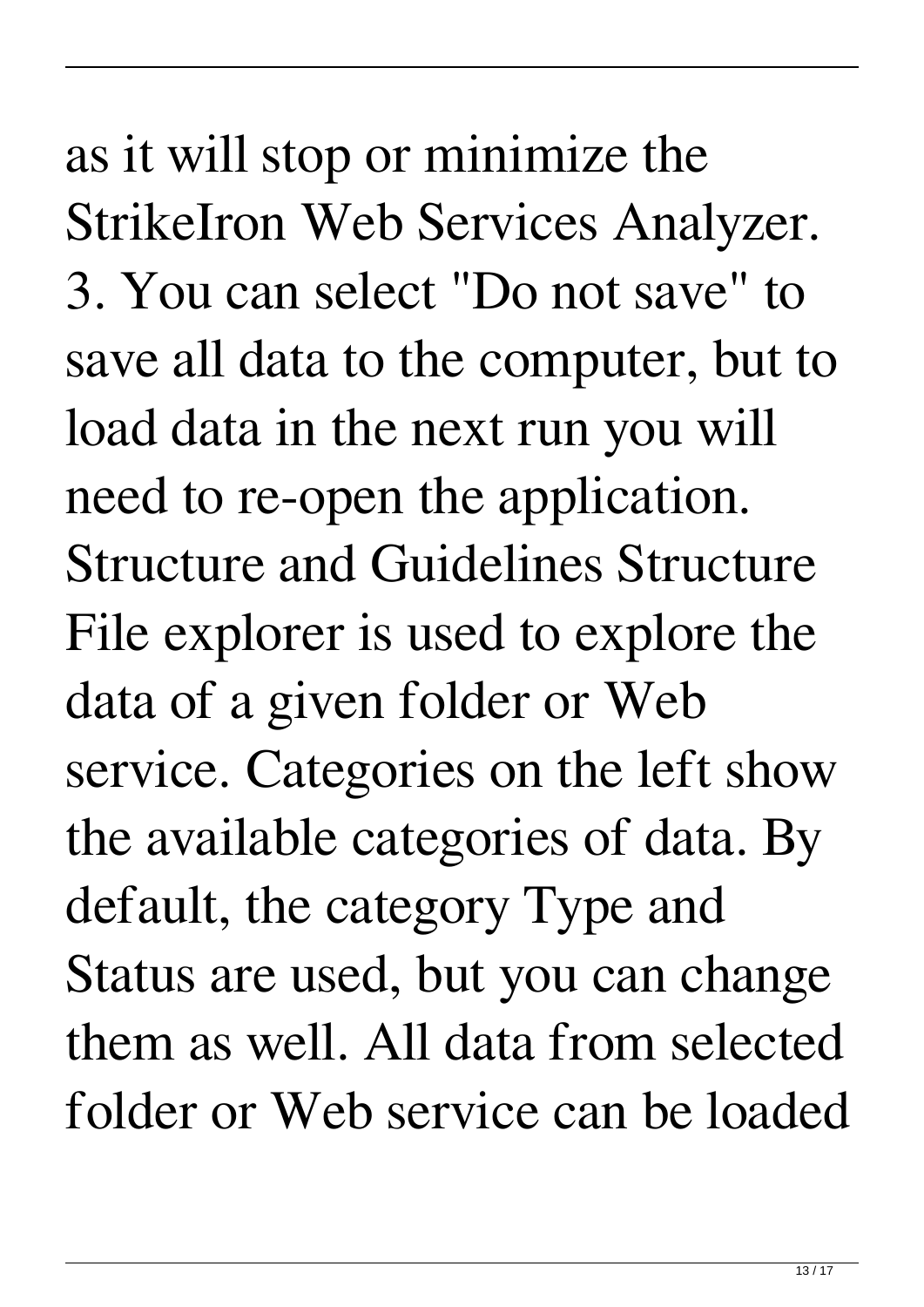by choosing the blue buttons to the right. Guidelines The data are in the following formats: XML, CSV and RTF, although you will only have access to the XML and CSV. Example: If you want to access the.txt files of an external directory, you will first need to navigate to that directory in the file explorer window. If you want to save the data to the computer, you will have to choose the Save to Computer button. StrikeIron Web Services Analyzer is a free tool, which means you do not have to register to use it.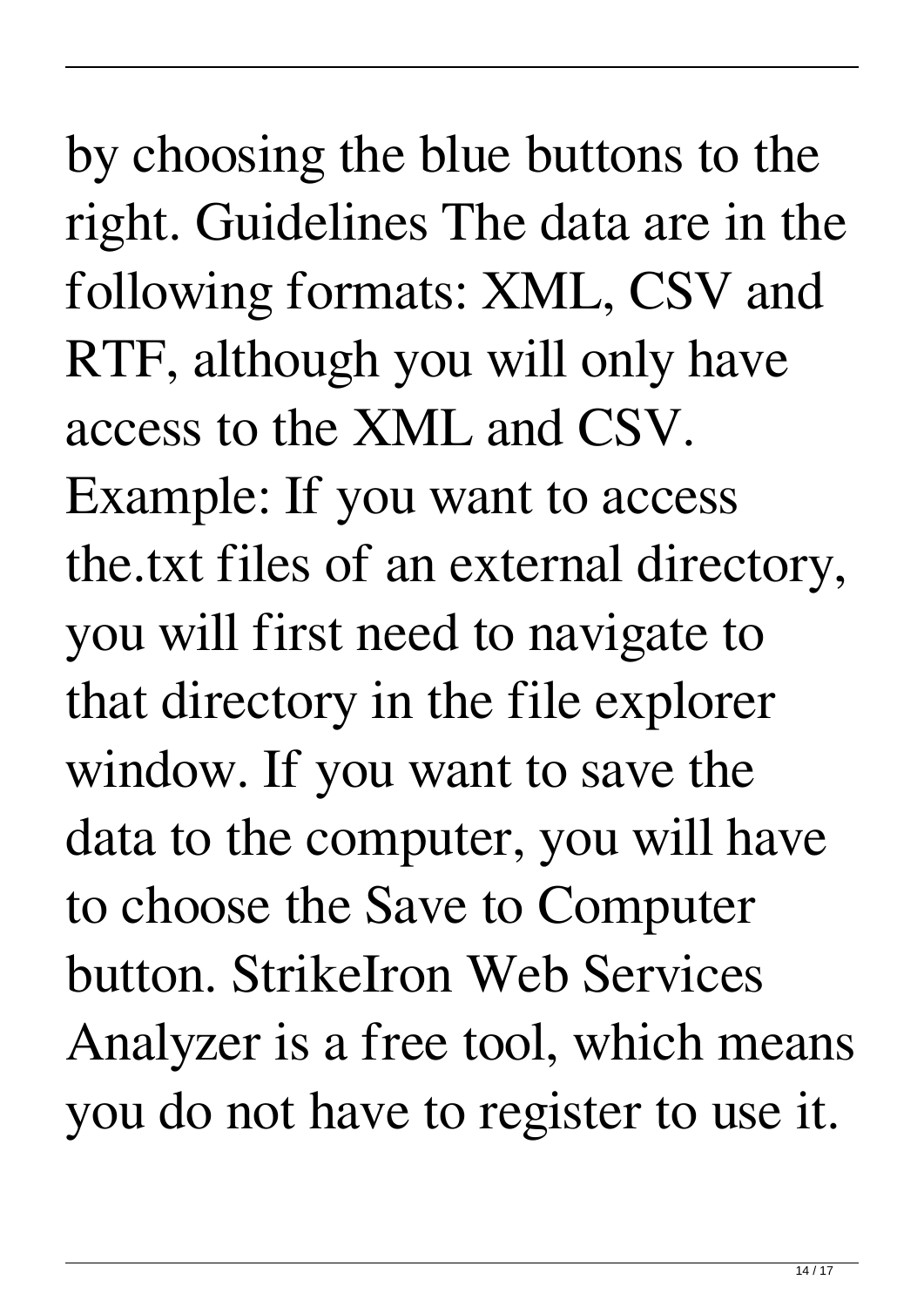How to access a Web service: By selecting a Web service on the left side and a folder on the right side, you will be able to see all Web service data and data in this folder: By right-clicking the Web service, you will see the folder that contains the Web service and you can access its data: Structure and Guidelines File explorer is used to explore the data of a given folder

**What's New In StrikeIron Web Services Analyzer?**

 StrikeIron Web Services Analyzer enables anyone to quickly and easily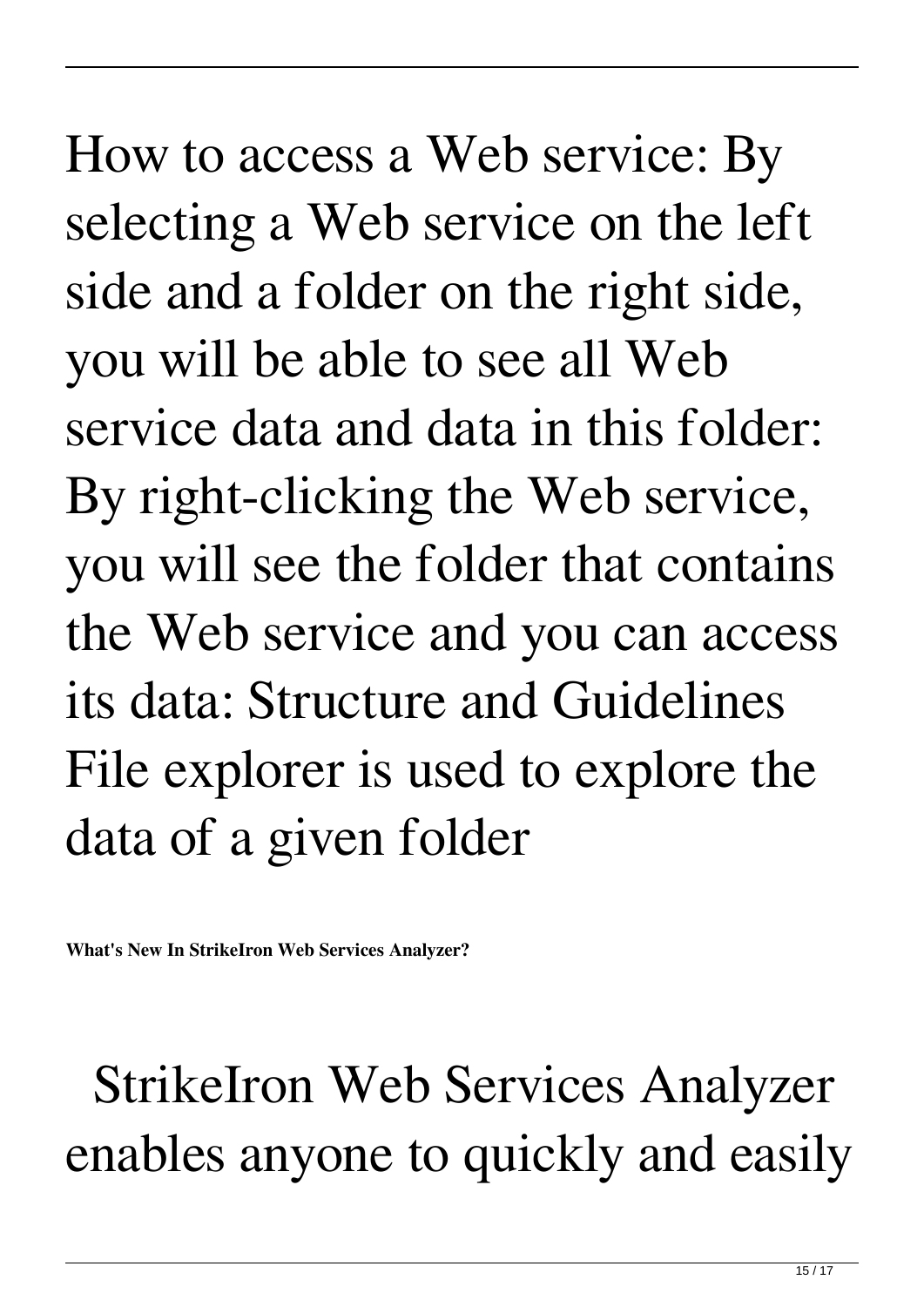discover, understand and use XMLbased Web service located on internal or external directories with one mouse click. Goals: StrikeIron Web Services Analyzer is designed to make the following things easy:

 $\&$